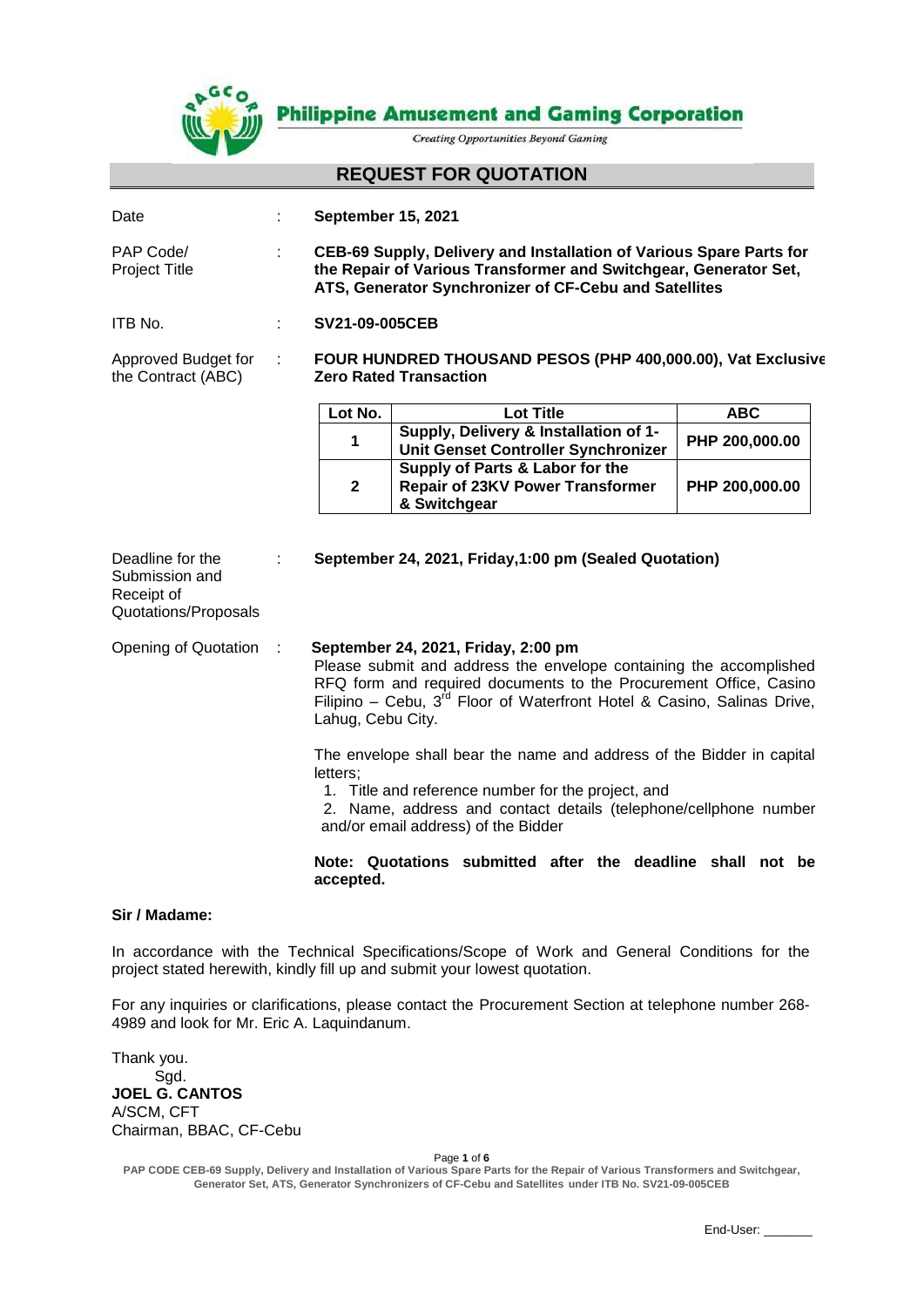# **Dear Mr. Cantos:**

In accordance with your request, the following is our quotation for your requirement:

| Technical Specifications/Scope of Work and General Conditions of the Project:<br>L.                                                                                                                                                                                                                                                                                                                                                                                                                                                                                                                                                                                                                                                                                                                                                                                                                                                                                                                                                                                                                                                                                                                                                                                      |                                                                                                                                                                                                                                                                          |                             |  |  |
|--------------------------------------------------------------------------------------------------------------------------------------------------------------------------------------------------------------------------------------------------------------------------------------------------------------------------------------------------------------------------------------------------------------------------------------------------------------------------------------------------------------------------------------------------------------------------------------------------------------------------------------------------------------------------------------------------------------------------------------------------------------------------------------------------------------------------------------------------------------------------------------------------------------------------------------------------------------------------------------------------------------------------------------------------------------------------------------------------------------------------------------------------------------------------------------------------------------------------------------------------------------------------|--------------------------------------------------------------------------------------------------------------------------------------------------------------------------------------------------------------------------------------------------------------------------|-----------------------------|--|--|
|                                                                                                                                                                                                                                                                                                                                                                                                                                                                                                                                                                                                                                                                                                                                                                                                                                                                                                                                                                                                                                                                                                                                                                                                                                                                          | <b>Offered Technical</b><br>Quotation/<br><b>Proposal</b><br>Please check the box<br>corresponding to your<br>offered specifications                                                                                                                                     |                             |  |  |
|                                                                                                                                                                                                                                                                                                                                                                                                                                                                                                                                                                                                                                                                                                                                                                                                                                                                                                                                                                                                                                                                                                                                                                                                                                                                          | CEB-69 Supply, Delivery and Installation of Various Spare Parts for the<br>Repair of Various Transformers and Switchgear, Generator Set, ATS,<br><b>Generator Synchronizers of CF-Cebu and Satellites</b><br>Supply, Delivery & Installation of 1-Unit Genset Controller | <b>COMPLY</b>               |  |  |
| $Lot-1$<br>Synchronizer<br>Controller<br>ABC PHP 200,000.00                                                                                                                                                                                                                                                                                                                                                                                                                                                                                                                                                                                                                                                                                                                                                                                                                                                                                                                                                                                                                                                                                                                                                                                                              | Supply. Delivery and Installation of One (1) Unit Brand New<br>Generator Set Controller-Synchronizer for the existing Digital Genset                                                                                                                                     | NOT COMPLY                  |  |  |
| Supply of Parts & Labor for the Repair of 23KV Power<br>$Lot-2$<br><b>Transformer &amp; Switchgear</b><br>The SERVICE PROVIDER shall undertake the technical supply of<br>parts, consumables and professional services for the repair of the<br>Incoming 23KV Transformer and the Medium Voltage Switchgear at<br>Casino Filipino-Cebu (ABC PHP 200,000.00) which shall include the<br>following:<br><b>SCOPE OF WORK:</b><br>1. Mobilization.<br>2. Fabrication of extension panel for new PT & CT, LA includes new<br><b>COMPLY</b><br>brackets and additional covers.<br>3. Bus bars for new set of PT/CT.<br>NOT COMPLY<br>Installation of PT & CT.<br>4.<br>Termination Kit re-phase 750mcm.<br>5.<br>Supply and installation of three (3) units lightning arresters for 23KV.<br>6.<br>7. Installation of control wiring PAGCOR supplies S42.<br>8. Supply of consumables, bolts & nuts, lugs, 3M cleaning kit.<br>9. Configuration of S42 and relay setting test.<br>10. Ground resistance and insulation resistance testing.<br>11. Start-up and turn-over.<br><b>ADDITIONAL REQUIREMENTS:</b><br>Must be licensed and certified electrical hi-voltage substation Service<br>1.<br>Provider.<br>2. With expertise and experience in ATS and MVSG/LVSG Switchgear |                                                                                                                                                                                                                                                                          |                             |  |  |
| <b>Completion</b><br><b>Period</b>                                                                                                                                                                                                                                                                                                                                                                                                                                                                                                                                                                                                                                                                                                                                                                                                                                                                                                                                                                                                                                                                                                                                                                                                                                       | Services and delivery shall commence on the date<br>specified in the Notice to Proceed                                                                                                                                                                                   | <b>COMPLY</b><br>NOT COMPLY |  |  |

Page **2** of **6**

**PAP CODE CEB-69 Supply, Delivery and Installation of Various Spare Parts for the Repair of Various Transformers and Switchgear, Generator Set, ATS, Generator Synchronizers of CF-Cebu and Satellites under ITB No. SV21-09-005CEB**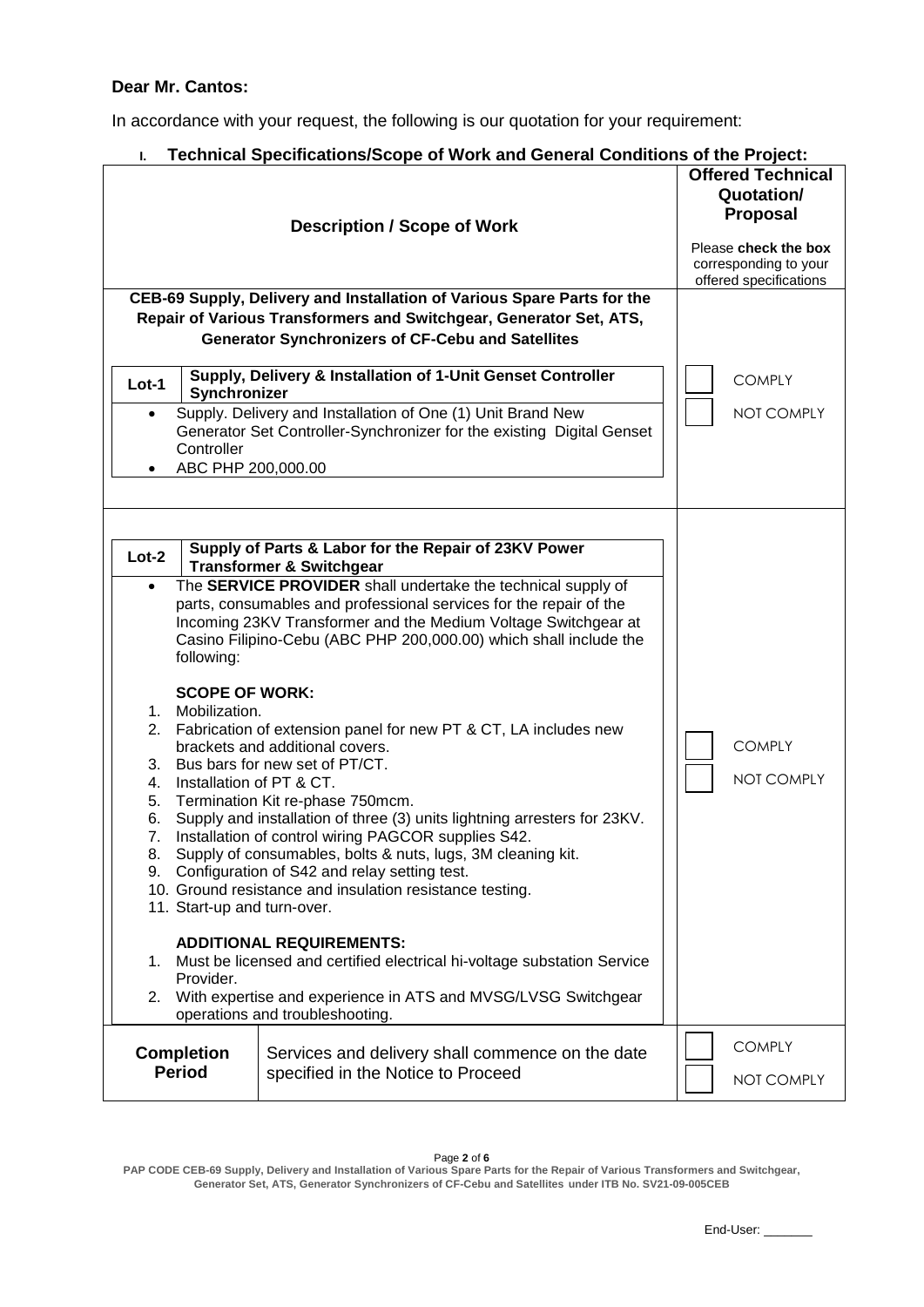| <b>Delivery Place</b> | Casino Filipino - Cebu Main, Waterfront Hotel & |  | <b>COMPLY</b> |
|-----------------------|-------------------------------------------------|--|---------------|
|                       | Casino Salinas Drive, Lahug, Cebu City          |  | NOT COMPLY    |

# **II. Financial Quotation:**

| Qty./Unit | <b>Description</b>                                                                                               | <b>Unit Cost</b><br>VAT Exclusive, Zero<br><b>Rated Transaction</b> | <b>Total Cost</b><br>VAT Exclusive, Zero<br><b>Rated Transaction</b> |
|-----------|------------------------------------------------------------------------------------------------------------------|---------------------------------------------------------------------|----------------------------------------------------------------------|
| 1 Lot     | $Lot-1$<br><b>Supply, Delivery &amp; Installation</b><br>of 1-Unit Genset Controller<br>Synchronizer             | <b>PHP</b>                                                          | Amount in Words<br>and in Figures:<br><b>PHP</b>                     |
| 1 Lot     | $Lot-2$<br>Supply of Parts & Labor for the<br><b>Repair of 23KV Power</b><br><b>Transformer &amp; Switchgear</b> | <b>PHP</b>                                                          | Amount in Words<br>and in Figures:<br><b>PHP</b>                     |

### **NOTES:**

- 1. The quotations (unit and total price) shall be rounded off up to two (2) decimal places.
- 2. Quotations must be gross of all applicable taxes and VAT Exclusive, Zero Rated transactions

**VALIDITY OF OFFER:** Ninety (90) calendar days from the opening of quotations.

**PAYMENT SCHEDULE:** Payment shall be made upon issuance of the Certificate of Acceptance

### **Additional Requirements:**

Bidders have the option to submit the following documents, together with the quotation, on the deadline for the Submission and Receipt of Quotations/Proposal **or** at the latest within five (5) calendar days from the determination of the bidder having the Lowest / Single Calculated Quotation and receipt of the BBAC notice relative thereto:

1. BIR Certificate of Registration for individuals (*If applicable)*;

OR;

1.1 Registration Certificate from the Department of Trade and Industry (DTI) for sole proprietors, Registration Certificate from the Securities and Exchange Commission (SEC) for corporations, partnerships or joint ventures or

Page **3** of **6**

**PAP CODE CEB-69 Supply, Delivery and Installation of Various Spare Parts for the Repair of Various Transformers and Switchgear, Generator Set, ATS, Generator Synchronizers of CF-Cebu and Satellites under ITB No. SV21-09-005CEB**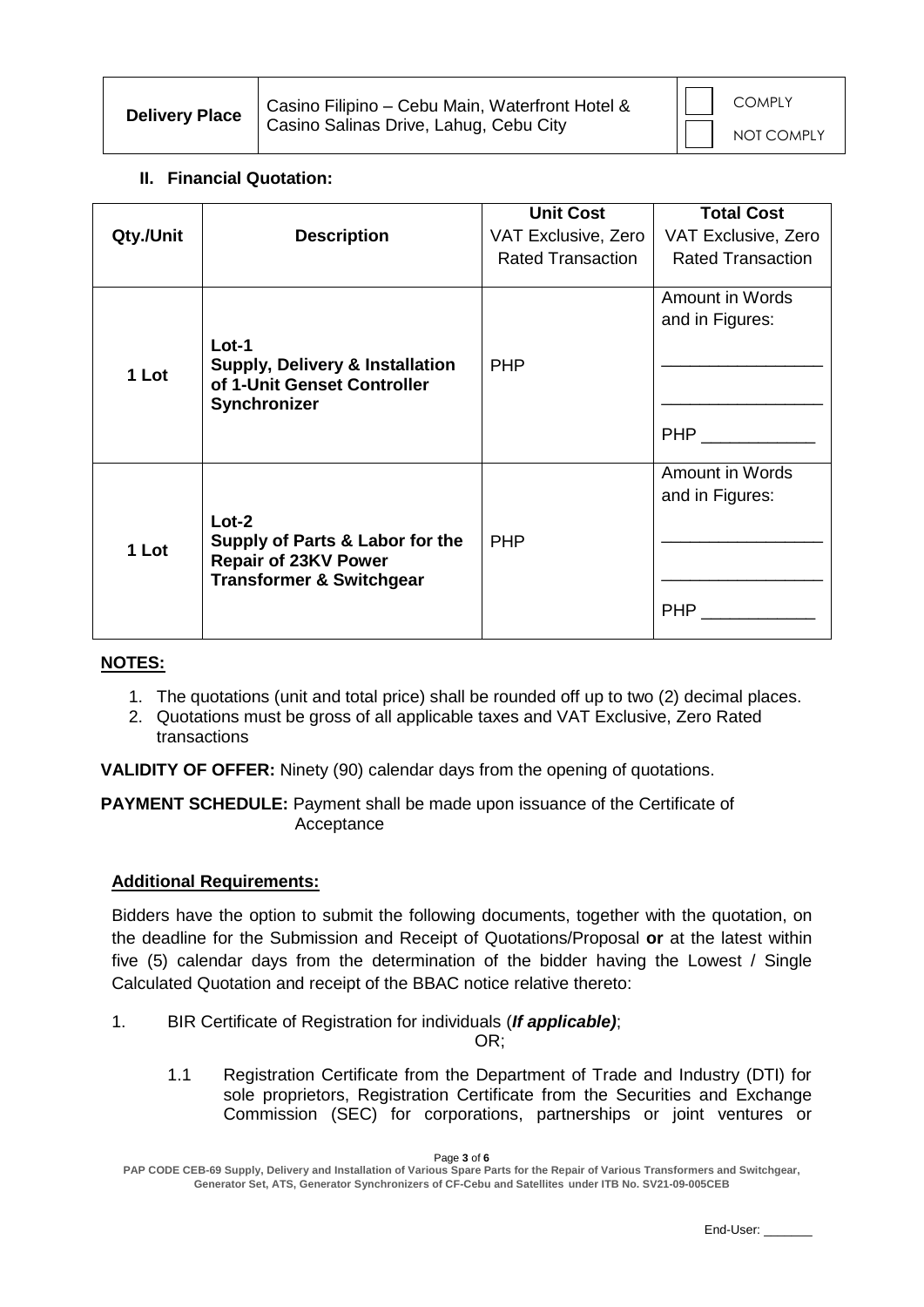Registration Certificate from the Cooperative Development Authority (CDA), and

- 1.2 Valid Mayor's Permit issued by the city or municipality where the principal place of business of the bidder is located or Official Receipt as proof of payment for renewal.
- 2. Philippine Government Electronic Procurement System (PhilGEPS) Platinum Certificate of Registration and Membership; **OR;**

PhilGEPS Registration Number:

3. Omnibus Sworn Statement using the form prescribed in Annex A hereof for projects with an ABC amounting to more than Fifty Thousand Pesos (PHP 50,000.00).

The Omnibus Sworn Statement shall be supported by an attached document showing proof of authorization, e.g., duly notarized Secretary's Certificate issued by the corporation or the members of the joint venture or a Special Power of Attorney (SPA) in case of sole proprietorships for situations where the signatory is not the sole proprietor/owner.

4. Latest Income **or** Business Tax Returns filed and paid through the BIR Electronic Filing and Payment System (EFPS) for projects with an ABC amounting to more than Five Hundred Thousand Pesos (PHP 500,000.00).

In accordance with Executive Order (E.O.) No. 398, Revenue Regulation (R.R.) No. 03-2005 and Revenue Memorandum Circular (RMC) 16 – 2005, the abovementioned tax returns shall refer to the following:

- a) Latest Income Tax Return (ITR) shall be the ITR for the preceding year, whether calendar or fiscal, OR;
- b) Latest Business Tax Returns shall refer to the Value Added Tax (VAT) or Percentage Tax filed and paid covering the previous six (6) months before the date of Submission, Receipt, and Opening & Preliminary Examination of Quotations.

# **NOTES:**

- 1 Bidders shall submit their quotations through their duly authorized representatives using this form only. This form must be completed without any alterations to their format and no substitute form shall be accepted. All parameters shall be filled in with the correct and accurate information as required.
- 2 Quotation(s)/Proposal(s) submitted exceeding the Approved Budget for the Contract shall be rejected.
- 3 The prices quoted are to be paid in Philippine Currency.
- 4 All prices quoted are **INCLUSIVE** of all applicable duties, government permits, fees, and other charges relative to the acquisition and delivery of items to PAGCOR, but **VAT-Exclusive, Zero-Rated Transaction**.
- 5 For the purpose of standardization of quotations, this RFQ Form will prevail over all kinds and forms of quotation. In case of price discrepancy over the amounts in words and in figures, the amount in words will prevail.

Page **4** of **6**

**PAP CODE CEB-69 Supply, Delivery and Installation of Various Spare Parts for the Repair of Various Transformers and Switchgear, Generator Set, ATS, Generator Synchronizers of CF-Cebu and Satellites under ITB No. SV21-09-005CEB**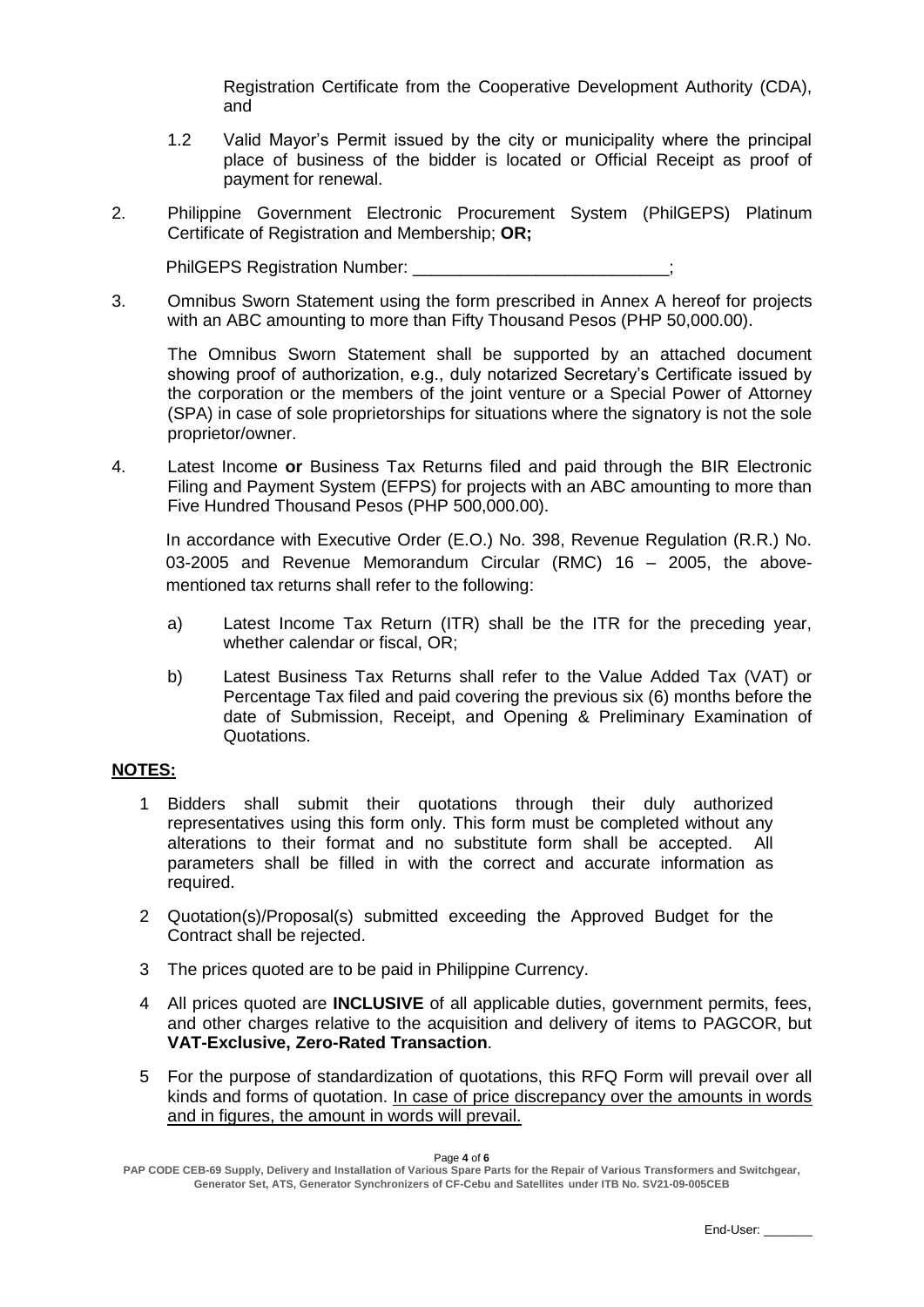- 6 Any interlineations, erasures or overwriting shall be valid only if they are signed or initiated by you or any of your duly authorized representative/s.
- 7 PAGCOR shall have the right to inspect and/or to test the goods to confirm their conformity to the technical specifications.
- 8 Award of contract shall be made in favor of the supplier or contractor having the Single or Lowest Calculated Responsive Quotation (for goods and infrastructure projects) or a consultant with the Single or Highest Rated Responsive Proposal, which complies with the minimum technical specifications and other terms and conditions stated herein.
- 9 The supplier/contractor/consultant agrees to pay a penalty of one-tenth of one percent (1/10 of 1%) of the corresponding contract price for each day of delay, including non-working days (i.e. Saturday and Sunday), legal holidays or special nonworking holidays. PAGCOR shall rescind the contract once the cumulative amount of liquidated damages reaches ten percent (10%) of the amount of the contract, without prejudice to other courses of action and remedies open to it.
- 10 For projects with an ABC amounting to more the Five Hundred Thousand Pesos (PHP 500,000.00) the winning supplier/contractor/consultant shall be required to post a performance security prior to the signing of the contract to guarantee the faithful performance of the winning supplier/contractor/consultant, in accordance with any of the following schedule:

| <b>Form of Security</b>                                                                                                                                                                                                                      | <b>Amount in Percentage</b><br>of Total Contract Price |
|----------------------------------------------------------------------------------------------------------------------------------------------------------------------------------------------------------------------------------------------|--------------------------------------------------------|
| Cash or cashier's/manager's check issued by a<br><b>Universal or Commercial Bank;</b>                                                                                                                                                        |                                                        |
| Bank draft/guarantee or irrevocable letter of credit<br>issued by a Universal or Commercial Bank:<br>Provided, however, that it shall be confirmed or<br>authenticated by a Universal or Commercial Bank, if<br>issued by a foreign bank; or | Five Percent (5%)                                      |
| Surety Bond callable upon demand issued by a<br>surety or insurance company duly certified by the<br>Insurance Commission as authorize to issue such<br>security specific for the contract awarded.                                          | Thirty Percent (30%)                                   |

The Performance Security shall remain valid for the entire contract duration and shall be release only after the issuance by the Philippine Amusement and Gaming Corporation (PAGCOR) of the final Certificate of Acceptance (issuance of the IAR); Provided that PAGCOR has no claims filed against the contract awardee or the surety or insurance company.

11 Other terms and conditions are stipulated in the attached Annex A of the Purchase Order.